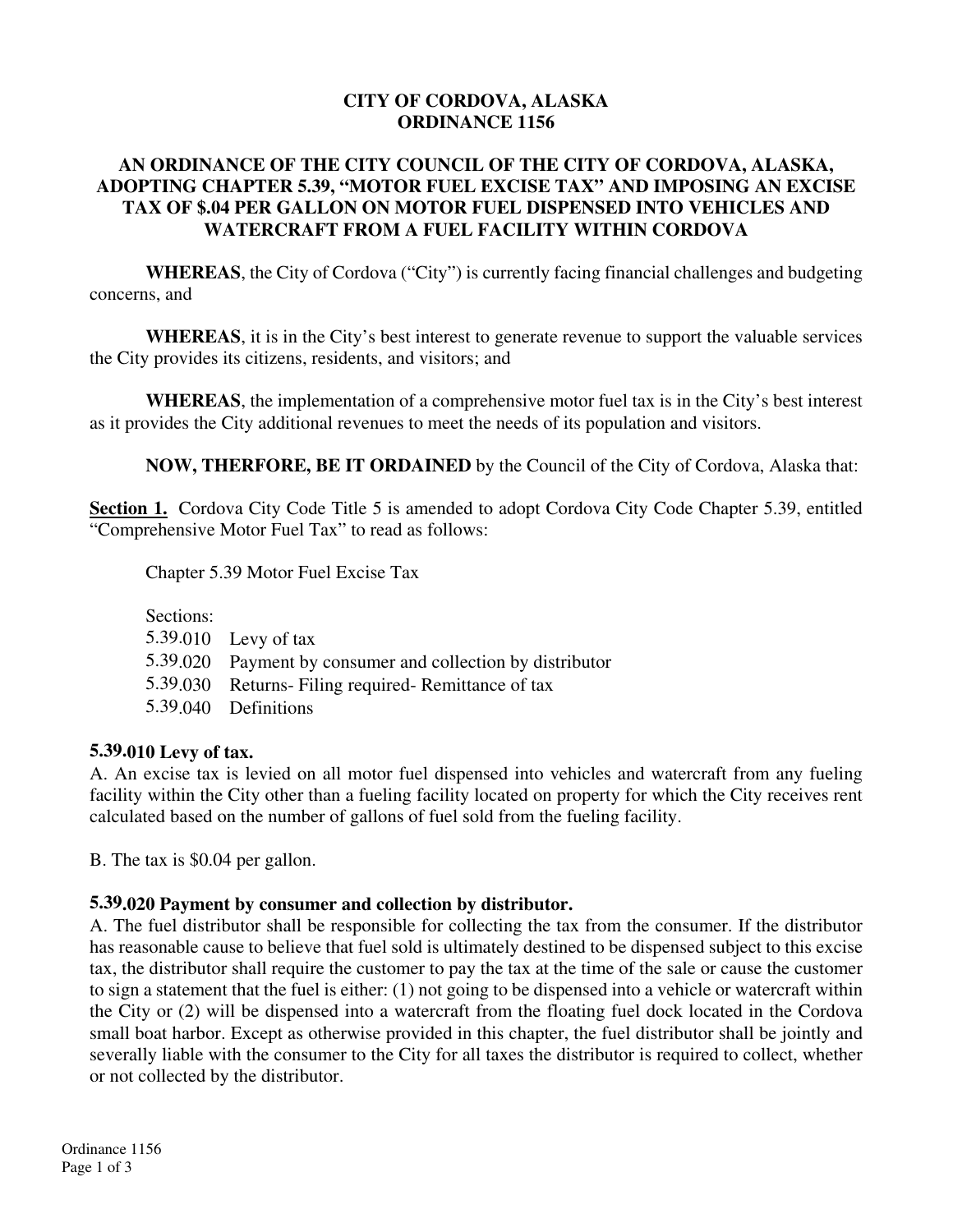B. It shall be a misdemeanor to falsely sign or cause to sign, such a statement or to do so with false intent. The maximum fine shall be \$500.00.

C. All excise taxes collected or which should have been collected pursuant to this chapter are City moneys for which the fuel distributor is liable and at all times accountable to the City. All such City moneys shall be held by the fuel distributor in trust for the City in an account that is separate from other moneys of the fuel distributor.

## **5.39.030 Returns- Filing required- Remittance of tax.**

A. Every fuel distributor shall file an excise tax return, on forms furnished by the City on a monthly basis.

B. The completed return, together with remittance in full for the amount of tax due, must be transmitted to the City no later than the first business day following the last day of the month following the end of each reporting period (i.e., March's reporting period is due the first business day of May).

## **5.39.040 Definitions.**

For the purpose of this chapter when not clearly indicated by the context, the following words and phrases have the following meanings:

"Consumer" means and includes each person who purchases motor fuel for which the tax under this chapter has not previously been paid.

"Motor fuel" means fuel used in and on vehicles and watercraft for any purpose, or in a stationary engine, machine, or mechanical contrivance that is run by an internal combustion motor; "motor fuel" does not include:

1. Fuel consigned to foreign countries;

2. Fuel used in stationary power plants operating as public utility plants and generating electrical energy for sale to the general public;

3. Fuel used by nonprofit power associations or corporations for generating electric energy for resale;

- 4. Fuel used by charitable institutions;
- 5. Fuel sold or transferred between qualified dealers;
- 6. Fuel sold to Federal, state, and local government agencies for official use;

7. Fuel used in stationary power plants that generate electrical energy for private residential consumption;

8. Fuel used to heat private or commercial buildings or facilities;

9. Fuel used in stationary power plants of 100 kilowatts or less that generate electrical power for commercial enterprises not for resale; or